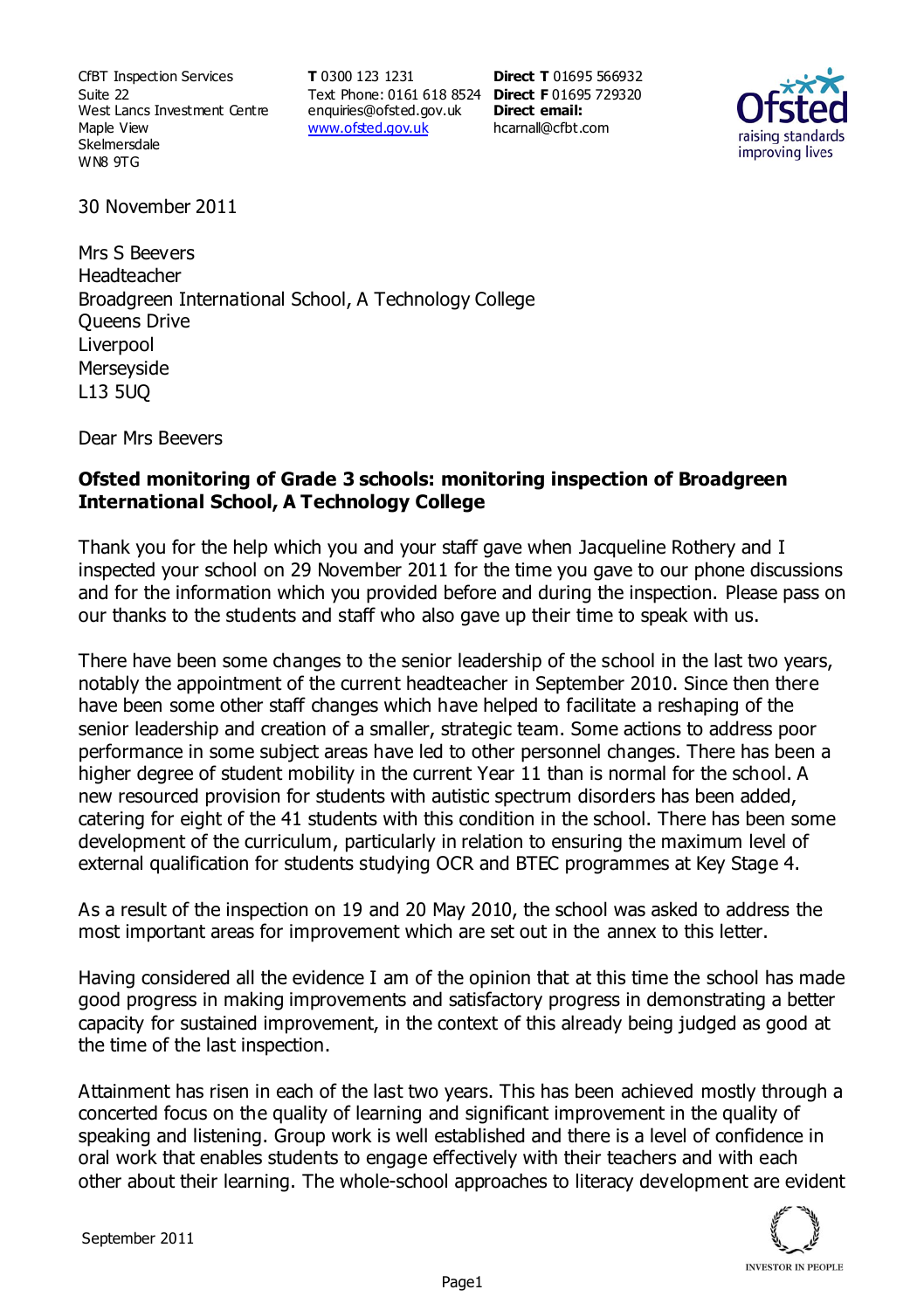

in many subjects and have been developed through the involvement of all teachers and support staff. Professional development has enabled most teachers to broaden the range of strategies used in each lesson. The impact of this staff training has been carefully monitored through a highly effective quality assurance programme and, where necessary, followed up with further professional development. It is apparent too that students have effectively developed better independent learning skills so that, on occasions, even when the teaching is no better than satisfactory, they make good progress. Most teaching is well planned and makes some allowance for the differing abilities and prior attainment of students. This is most effective during activities involving collaborative learning. There is still scope for further development, however, in the precision with which teacher-directed activities effectively meet differing needs.

The school's use of assessment data is sophisticated and well used at all levels, including the sixth form, to support tracking of progress and intervention when students fall behind. Students often, but not always, have a good understanding of their current level of performance and targets. In some cases, however, only half way through the year, students are already achieving their year-end targets. There is now scope, given this and improved progress rates, for the school to consider ways of setting more-challenging individual targets. The curriculum has been chosen well to support the needs of all students, with a variety of pathways and qualifications. In the sixth form, the mix of level 2 and level 3 vocational routes provides excellent progression. The International Baccalaureate provides an inspirational experience for those involved and has a marked, positive influence on the character of the whole school. The school's technology specialism ensures that all students have access to a range of technology-based courses and acquire good information and communication technology skills.

The school has received excellent support from the subject consultants and school improvement service of the local authority.

I hope that you have found the visit helpful in promoting improvement in your school. This letter will be posted on the Ofsted website.

Yours sincerely

John Peckham **Her Majesty's Inspector**